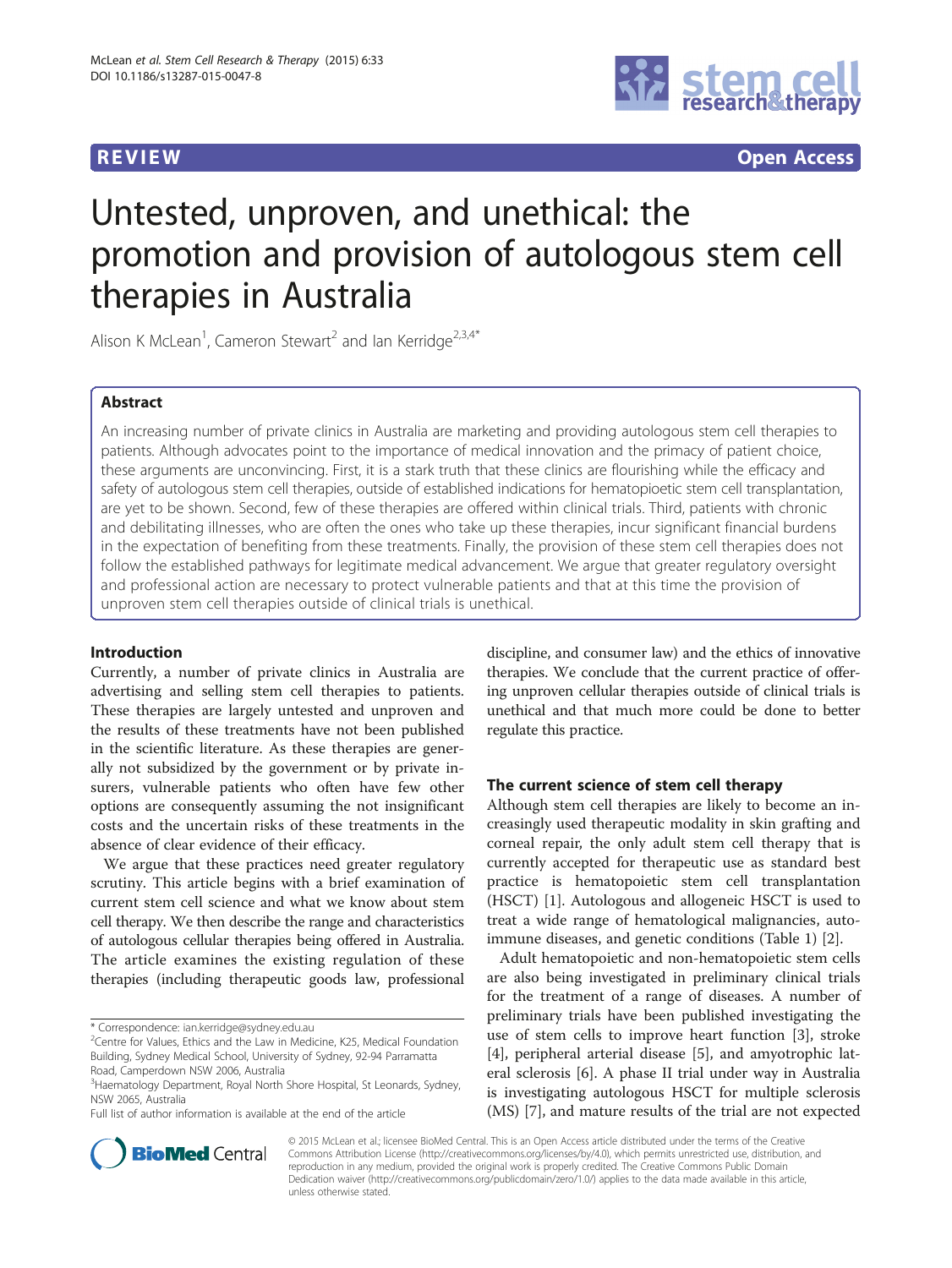|                | Autologous transplantation | Allogeneic transplantation          |
|----------------|----------------------------|-------------------------------------|
| Malignancies   | Multiple myeloma           | Acute myeloid leukemia              |
|                | Non-Hodgkin's lymphoma     | Acute lymphoblastic leukemia        |
|                | Hodgkin's disease          | Chronic myeloid leukemia            |
|                | Acute myeloid leukemia     | Myelodysplastic syndromes           |
|                | Neuroblastoma              | Myeloproliferative disorders        |
|                | Ovarian cancer             | Non-Hodgkin's lymphoma              |
|                | Germ-cell tumors           | Hodgkin's disease                   |
|                |                            | Chronic lymphocytic leukemia        |
|                |                            | Multiple myeloma                    |
|                |                            | Juvenile chronic myeloid leukemia   |
| Other diseases | Autoimmune disorders       | Aplastic anemia                     |
|                | Amyloidosis                | Paroxysmal nocturnal hemaglobinuria |
|                |                            | Fanconi's anemia                    |
|                |                            | Black-fan diamond anemia            |
|                |                            | Thalassemia major                   |
|                |                            | Sickle cell anemia                  |
|                |                            | Severe combined immunodeficiency    |
|                |                            | Wiskott-Aldrich syndrome            |
|                |                            | Inborn errors of metabolism         |

<span id="page-1-0"></span>Table 1 Diseases commonly treated with hematopoietic stem-cell transplantation

Adapted from Copelan [\[2\]](#page-6-0) (2006).

for many years. A non-randomized pilot study of nine patients who received intra-articular injections of autologous adipose-derived mesenchymal stem cells (MSCs) for osteoarthritis (OA) showed improvement in pain and in arthroscopic, histological, and radiological outcomes [[8\]](#page-6-0). However, this pilot study lacked a control group, which is crucial to demonstrating the efficacy of such treatments as there is a clearly demonstrated placebo effect in the treatment of OA [\[9](#page-6-0)]. Importantly, no randomized, double-blinded, multicenter clinical trials of sufficient statistical power have been published that provide generalizable clinical data demonstrating the efficacy of adult stem cell therapies over currently available standard practice [\[10](#page-6-0)].

Although the use of MSCs appears to be safe, further evaluation with large-scale clinical trials is required to determine the safety profile [\[11](#page-6-0)]. A number of risks are known to be associated with autologous stem cell therapies, including thrombosis, acute lung injury, infection, benign tumor growth, and malignant transformation, and many more things remain unknown [\[12,13\]](#page-6-0). Three recent case reports highlight the uncertain risks of stem cell therapy. In the first, a boy who received an intrathecal injection of human fetal stem cells developed a brain tumor derived from the transplanted neural cells 4 years after treatment [[14](#page-6-0)]. In the second, a patient who received an olfactory mucosal cell transplantation at the site of spinal cord transection presented with a spinal cord mass from the transplanted cells 8 years later [[15\]](#page-6-0). Third, a patient undergoing autologous stem cell therapy for lupus nephritis by direct renal injection developed angiomyeloproliferative mass lesions at the site of injection [[16\]](#page-6-0). Additionally, serious adverse effects after administration of autologous cells by intravenous and intracardiac routes and into the central nervous system have been reported [\[17-19](#page-6-0)].

# The practice of private stem cell clinics in Australia

Even though stem cell science is at a relatively early stage and there are limited mature clinical data, adult stem cell therapies are already being provided directly to patients in private clinics across Australia. We identified 17 private clinics and three stem cell companies that currently provide autologous adult stem cell therapies. These clinics offer autologous stem cell therapies for a wide range of diseases outside of clinical trials, including OA and musculoskeletal pain; neurodegenerative disorders such as muscular dystrophy and MS; stroke; retinal neuropathy; spinal cord injury; headache and migraine; asthma; autism; 'facial rejuvenation'; and anti-aging. The medical professionals who provide stem cell therapies in these private clinics in Australia include cosmetic surgeons, sports medicine physicians, orthopedic surgeons, and general practitioners, and specialists in the diseases being treated in these clinics, such as neurologists,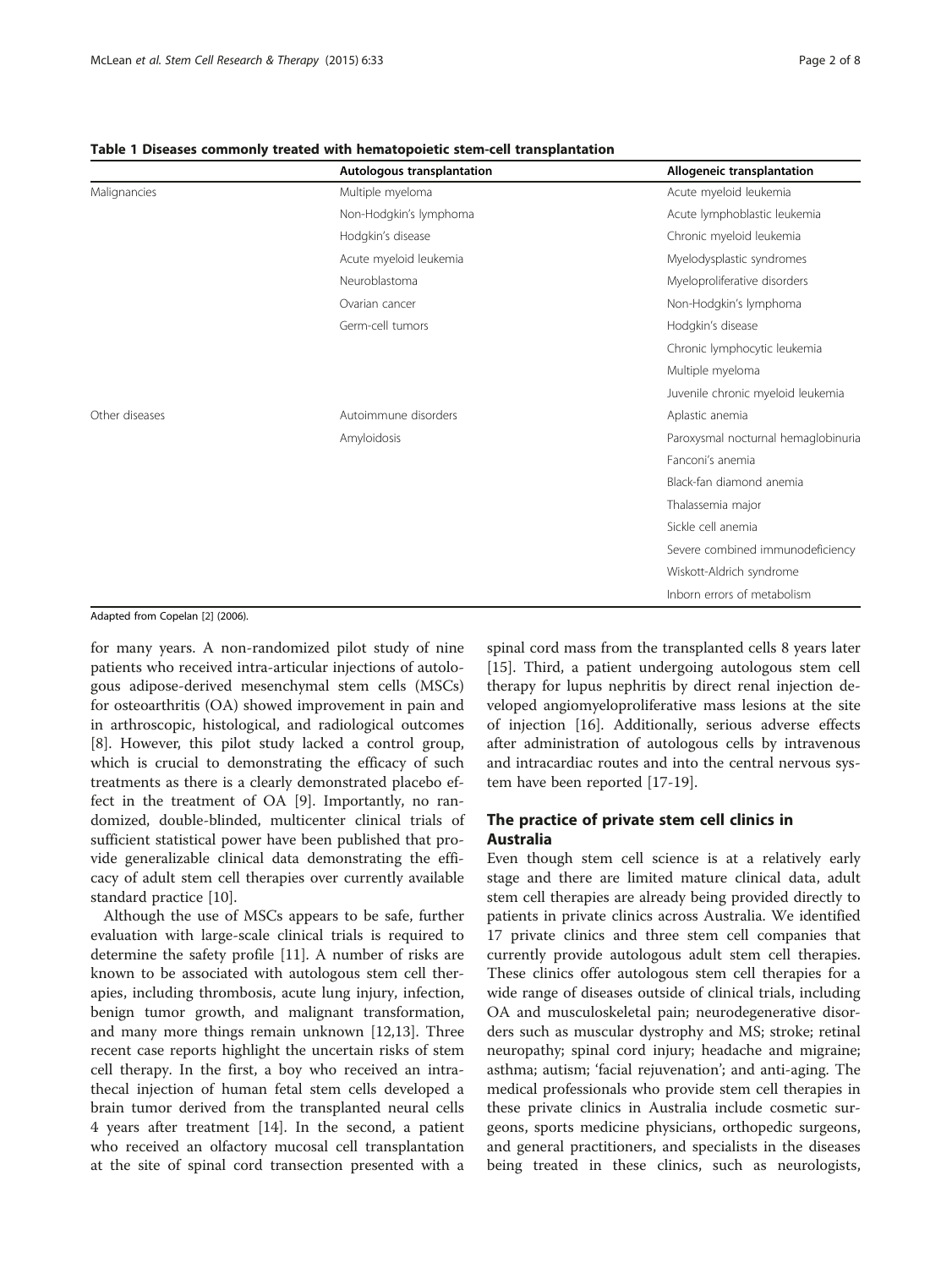generally are not involved in the provision of care. Most of these clinics have websites with detailed information regarding treatments available, media coverage of the clinic, health professional profiles, and the cost of treatment.

# A lack of reliable research

Seven of these clinics claim to participate in research regarding stem cell therapies. However, with one exception, the health professionals at these clinics appear not to have published their findings in peer-reviewed journals. One publication (which lacked statistical analysis or evidence of ethics approval and was published in a journal not indexed by Medline) described a 'pilot study' involving six patients whose OA was treated at the clinic [[20\]](#page-6-0). In this regard, it is noteworthy that the clinic claims to have provided treatment to more than 300 patients [\[21](#page-6-0)].

A blinded randomized controlled clinical trial of 40 patients with OA used technology provided by one of the stem cell companies, but results are yet to be published, although the trial status is listed as closed with follow-up complete. The company released an interim report of the results of this clinical trial, stating that stem cell therapy had reduced pain scores in the treatment arm; however, the results of the trial showed no difference in the reduction of pain scores between the treatment and placebo arms of the trial [[22\]](#page-6-0).

#### The use of narratives in advertising

The information available on the clinics' websites commonly includes patient and doctor narratives describing the 'dramatic' effect of autologous stem cell therapy. Seven clinics provide selected patient testimonials, presenting only those patients who have undergone 'successful' stem cell treatments. Patients from four clinics, along with their doctor, have appeared on local Australian current affairs television programs to describe the benefits they have experienced following stem cell treatment [[23-27](#page-6-0)]. Celebrity patients, in particular, have featured prominently in television reports of stem cell therapies, including a television presenter and model, a rugby league player, a retired Australian test cricket bowler, and a former Olympic volleyball player. Social media has also been used to support individual patients 'access' to stem cell therapies, and one clinic allowed a general practitioner to provide autologous stem cell therapy to an 8-year-old boy with autism after his parents used social media to raise the necessary funds [[28\]](#page-6-0).

# Unsupported claims

On their websites and in media interviews, both the clinics and the health professionals who provide stem cell therapies frequently make claims about efficacy and

safety that cannot be supported by published evidence, and any support for the veracity of these claims rests solely on local, unpublished data collected at their own clinic. One clinic advertises that stem cell therapy is a 'proven' therapy for joint pain [[29](#page-6-0)] and other clinics state that stem cell therapy is reliably effective [[30\]](#page-6-0) and 'appears 100% safe' [\[31](#page-6-0)]—a claim that is inconsistent with the possibility of infection and the small possibility of malignancy reported with stem cell therapies [\[32](#page-6-0)]. Three clinics also claim 80% to 90% efficacy of stem cell therapy and no way of predicting those patients who are 'non-responders' to treatment [\[21,33,34](#page-6-0)]. Yet another clinic claims that stem cell therapy can improve the strength, energy, and stamina of patients with muscular dystrophy [\[35\]](#page-6-0) and relieve migraine in 98% to 99% of patients [[35](#page-6-0)]. One company claims that a technology it supplies can generate pluripotent stem cells from the patient's peripheral blood [\[36\]](#page-6-0).

## Costs of treatment

Autologous stem cell therapies, without exception, are expensive. The cost of intra-articular injection of stem cell is at least \$9,000 (excluding the costs of consultation by the health professionals, cell storage, and subsequent therapy). The cost of stem cell therapy for autism is \$12,000 [\[37](#page-6-0)]. The cost of cosmetic injections of stem cell therapy varies from \$750 to \$2,500 depending on the treatment. Three clinics offer payment plans for between \$60,000 and \$70,000 which can be repaid over the course of 84 months. In all cases, these costs are not reimbursed by Medicare, the financial scheme that covers the costs of approved medical care in Australia.

#### The regulatory context in Australia

In Australia, the regulation of therapeutic goods, including prescription, non-prescription, and complementary medicines as well as medical devices, is overseen by the Therapeutic Goods Administration (TGA) [\[38](#page-6-0)]. The TGA regulates cell products, including blood products, vaccines, and hematopoietic stem cells, used in allogeneic transplantation. However, the TGA has specifically excluded from its regulatory jurisdiction human cells that are collected from a patient who is under the clinical care and treatment of a registered medical practitioner if the cells are manufactured by that medical practitioner for therapeutic application in a single treatment [[39\]](#page-6-0). Consequently, any registered medical practitioners in Australia can offer autologous stem cell therapy to patients for a single treatment or disease, such as OA, completely outside of any form of regulation by the TGA.

At the same time, autologous stem cell therapies are regulated by the same mechanisms that regulate clinical practice, including the Medical Board of Australia and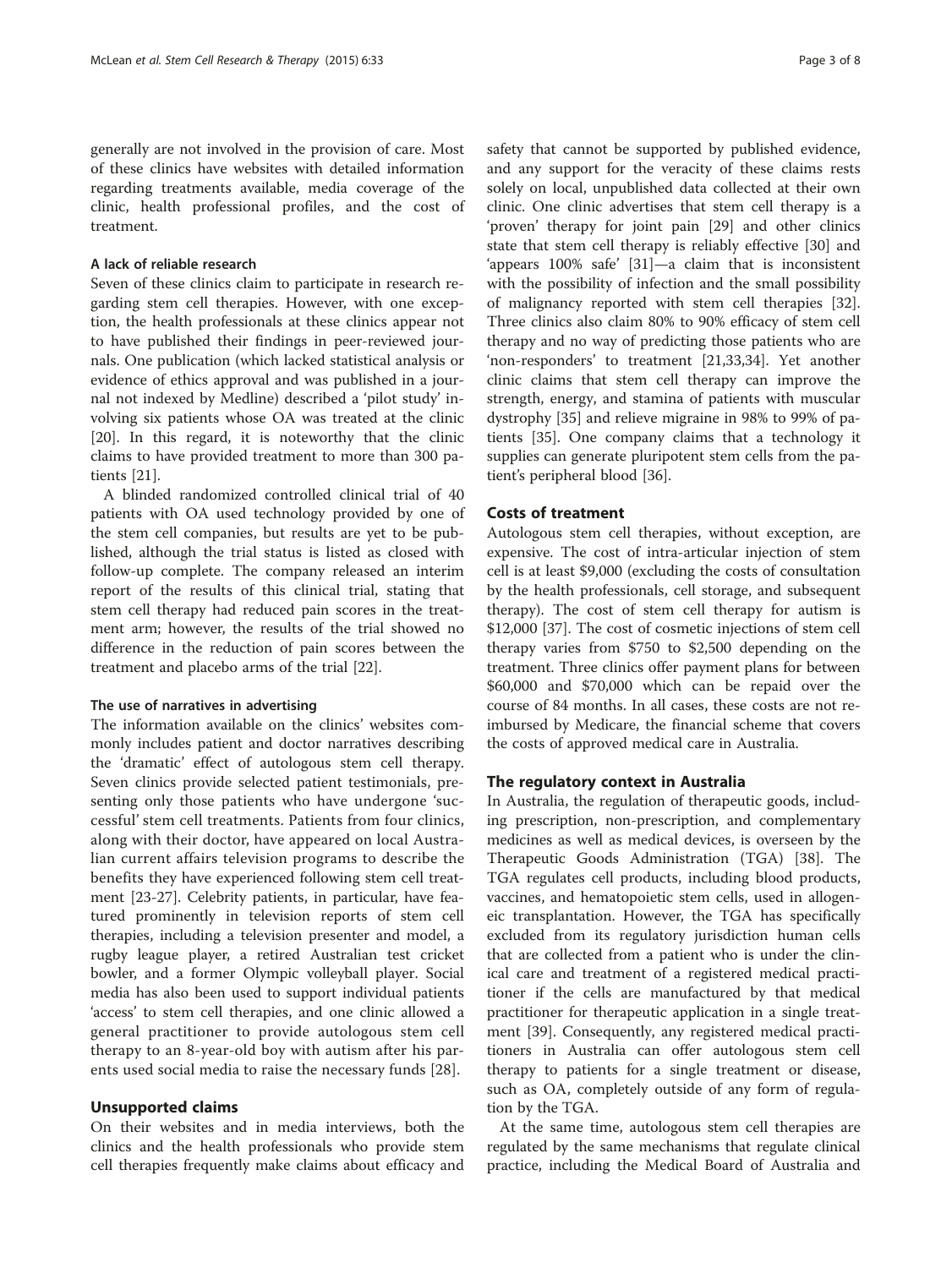the Australian Health Practitioner Regulation Agency (AHPRA) in accordance with the Health Practitioner Regulation National Law [\[40](#page-6-0)]. The Medical Board of Australia produces standardized guidelines and codes of conduct for good clinical practice [\[40](#page-6-0)]. The AHPRA and its co-regulatory partners investigate allegations of unprofessional conduct and poor performance. Sanctions may be imposed on practitioners, such as suspending medical registration, and fines may be imposed on health professionals found guilty of professional misconduct or unsatisfactory professional conduct [[41](#page-6-0)]. In this regard, it is noteworthy that, as of June 2014, three health practitioners have been disciplined for providing stem cell therapies, and one had his medical registration suspended for three years. (In Medical Board of Queensland v Tarvydas (2010) QCAT 246, a doctor was found guilty of unsatisfactory professional conduct, had his registration cancelled, and was prevented from reapplying for registration for 3 years for offering stem therapy for adhesive arachnoiditis. Other health practitioners such as chiropractors (Chiropractic Board of Australia v Hooper (Review and Regulation) (2013) VCAT 878) and a Chinese health specialist (Chinese Medicine Registration Board of Victoria v Ghaffurian (Occupational and Business Regulation) (2012) VCAT 478) have also been disciplined for offering stem cell-related therapies.)

The common law also provides a regulatory framework through actions in negligence which can be brought by patients who have suffered damage as a result of the medical care which is not supported by peer professional opinion as being competent professional practice [\[42\]](#page-6-0). Australian consumer law may also have some role to play, as businesses are not allowed to make false or misleading statements or representations regarding the quality and standard of products either to the consumer or through advertising or promotional material [[43](#page-6-0),[44](#page-6-0)]. For example, if a business predicts the health benefits of a therapeutic device or health product but has no evidence that such health benefits can be attained, this would constitute misleading conduct [\[45](#page-6-0)]. It seems, therefore, that the regulation of these therapies is weak and the regulatory mechanisms available are primarily reactive, rather than proactive, as they require complaints to be made and investigated before the systems will respond.

# Ethics of innovative therapies

Medical therapies become an accepted part of standard medical practice through two different pathways, either following rigorous evaluation through research or following innovation occurring in the course of clinical practice. The distinction between standard therapy, research, and innovative therapies is important as they attract different regulatory frameworks.

Standard therapies are those therapies that have been sufficiently tested and accepted by peer review or relevant regulatory bodies [[46\]](#page-6-0). Research is a systematic investigation to establish facts, principles, or knowledge and a study of some matter with the objective of obtaining or confirming knowledge [[47\]](#page-6-0). There are two central aspects to the definition of innovative therapies: (a) the departure from standard medical therapy and (b) that the therapy has not been validated by reliable research methods or there is not enough available evidence to support the safety and efficiency of the therapy required for acceptance or approval from peers and regulatory bodies [[46,48,49](#page-6-0)]. In regard to both standard clinical practice and innovative therapies, patient care is paramount, whereas in the research setting, although close attention is still paid to protecting patients and promoting their welfare, emphasis is also paid to generating new knowledge through research with populations of patients who may or may not receive therapies that subsequently turn out to have little or no benefit and that may be associated with significant harms [\[48](#page-6-0)].

Innovation is a useful and legitimate tool for advancing the body of medical knowledge [\[46](#page-6-0)]. Many of the major advances in surgery that are considered routine today, such as laparoscopic surgery, were introduced through innovation, with little regulatory oversight, rather than through research [[50-52](#page-6-0)]. Importantly, in Australia, the introduction of new innovative surgical procedures is not integrated into any regulatory framework as it falls outside the ambit of major regulatory bodies such as the TGA [[53](#page-6-0)].

Innovative practice is currently regulated as clinical practice through codes of conduct, internal review, disciplinary and investigational bodies such as AHPRA, and medical negligence law. One concern regarding innovative therapy is that it creates a potential conflict between the patient's best interests and the personal, professional, and financial interests of the physician [\[48,54,55\]](#page-6-0). A direct conflict of interest arises if the physician has a vested financial or non-pecuniary interest in demonstrating the success of the innovative therapy because of, for example, a financial stake in the intellectual property connected to the innovative therapy or a professional or academic interest in the success of the innovation [[48,49\]](#page-6-0). It is arguable that, for this and other reasons, greater regulatory oversight is required to protect the best interests of patients and the community.

The International Society for Stem Cell Research (ISSCR) supports innovative stem cell therapies and provides a series of recommendations to clinicians implementing innovative stem cell therapies. The ISSCR recommends a number of extra criteria that should be satisfied in order to legitimately use stem cells in the context of innovation, such as a written protocol which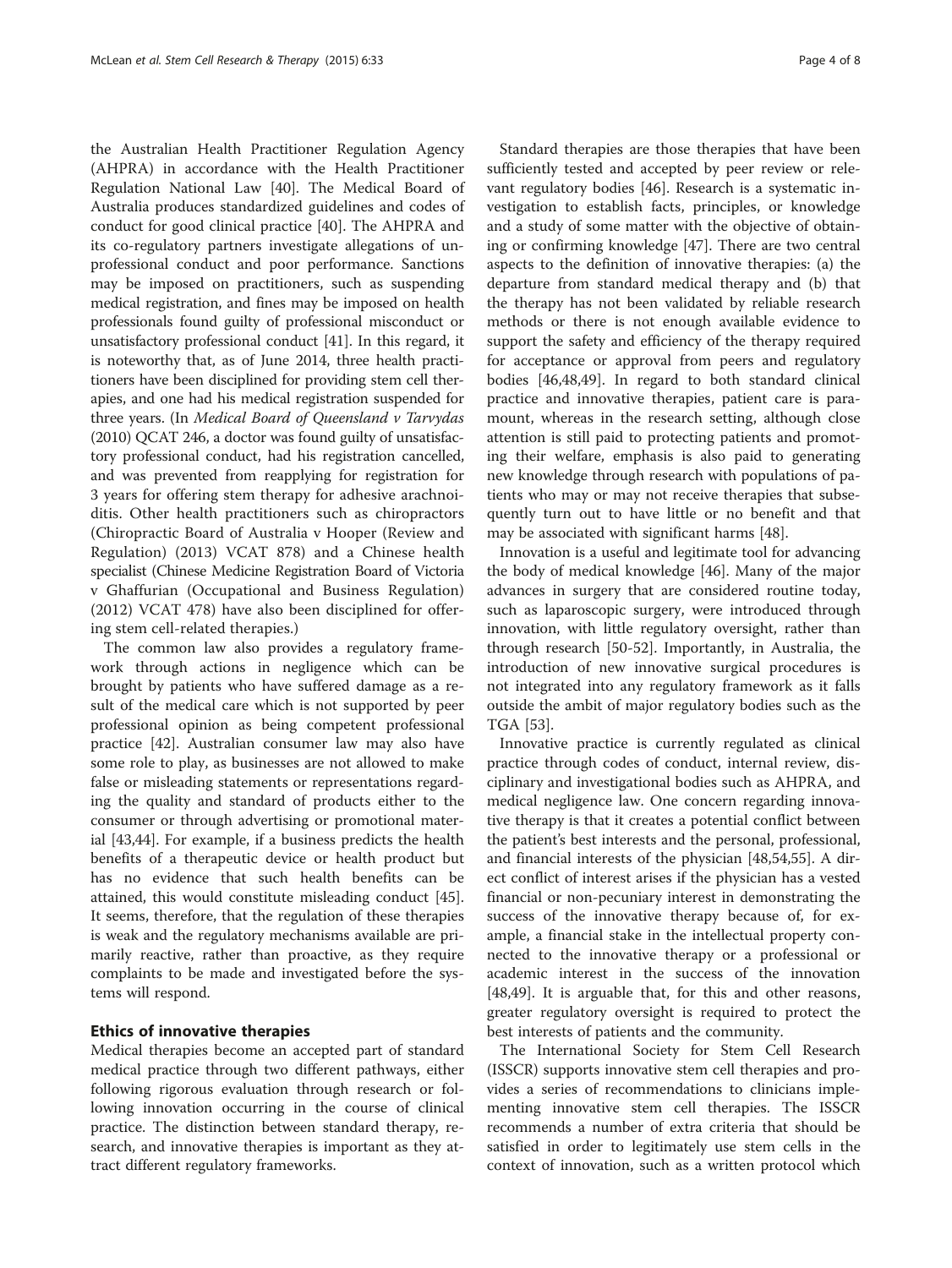outlines the scientific rationale for the use of stem cells and formal follow-up of patients. According to the ISSCR Guidelines, such innovative therapies should be supported by clinical and administrative leadership, be carried out by appropriately qualified personnel, ensure that patients give voluntary informed consent, provide an action plan for adverse events, be appropriately insured, and be provided as part of a commitment by the researchers and scientists toward the generation and dissemination of generalizable knowledge [\[56](#page-7-0)]. The additional requirements placed on innovative therapies involving stem cells by the ISSCR are necessary, as therapeutic stem cells and their derivatives can vary in source, manufacture, processing, potency, storage, and route of delivery and have special risks such as tumorgenicity and permanent integration into recipients, and the long-term activity of stem cells also requires that there be long-term follow-up of patients [\[49\]](#page-6-0).

## Conclusion

Despite the lack of evidence for the use of stem cell therapies in humans other than in the context of hematopoietic transplantation, at least 17 private clinics across Australia provide autologous stem cell therapies for a wide range of diseases [[57\]](#page-7-0). Most of these clinics have sophisticated websites that create the impressions that the therapy is evidence-based and rests on rigorous scientific and clinical data [[10\]](#page-6-0). For example, the websites include the following: lists of conferences attended by professionals; claims of having patented technologies that do not appear to exist in the Australia patent database; explicit claims that stem cell therapies are effective along with disclaimers that the treatment is 'experimental' and outcomes may vary; references to clinical trials that have not progressed in over 3 years and to ongoing clinical trials that are not registered, by another clinic; claims that clinics are authoritative and 'expert' because the health professionals who work there are involved in writing a code of conduct for stem cell therapies in consultation with government and universities [\[58](#page-7-0)]; and widespread use of supportive patient testimonials and media reports regarding stem cell technologies and omission of any reference to more circumspect publications about autologous stem cell therapies, such as those produced by the National Health and Medical Research Council (NHMRC) and the ISSCR [[1\]](#page-6-0). What is striking about these websites, therefore, is the way in which they use speculation, anecdote, media reports, and patient narrative instead of scientific evidence to promote stem cell therapies [[10](#page-6-0)].

The use of patient testimonials is particularly noteworthy because testimonials have been shown to outweigh prospective patient concerns regarding the risks of stem cell therapies [[59\]](#page-7-0). The use of patient testimonial

to advertise, market, and promote autologous stem cell therapies also arguably contravenes Australian law and related guidelines regarding the advertising of health services [\[40](#page-6-0)[,60](#page-7-0)-[62\]](#page-7-0).

The lack of published data about these treatments is extremely concerning. Medical practitioners working at these stem cell clinics have provided treatment to hundreds of patients over a number of years but have not published the findings in peer-reviewed journals listed on PubMed. The lack of publications suggests both a limited commitment to research (as opposed to commerce) and a lack of openness and transparency in communicating methods and results with the medical community [\[63\]](#page-7-0). The high success rates of stem cell therapy stated on the websites of stem cell clinics and shared in media interviews may create a misconception among patients that the procedure is standard clinical practice [\[64](#page-7-0)]. In reality, of course, these claims are based upon a pathophysiological rationale that is rarely made explicit and upon local 'data' that have not been verified through peer review or publication. We believe that the claims set out by practitioners create an unreasonable expectation of the safety and efficacy of stem cell therapies, which therefore could be considered in breach of the National Law as well as health-related advertising standards in Australia [[40,](#page-6-0)[60,65-67\]](#page-7-0).

Given the lack of evidence of the efficacy of stem cell therapies [\[1,10\]](#page-6-0), the cost of these therapies is exorbitant. The charges that patients pay are even more difficult to justify given that the medical practitioners involved stand to gain financially and professionally by promoting and selling stem cell therapies directly to patients.

Innovation in clinical practice should, of course, be encouraged. However, autologous stem cell therapies provided to hundreds of patients in private clinics across Australia rarely can be considered innovative therapies. Innovative therapies should be limited to a small number of ill patients who have no other alternatives [\[56](#page-7-0),[63,68\]](#page-7-0). Innovative therapies should also be individualized to each patient [\[63\]](#page-7-0). The fact that patients can go up to \$70,000 in debt through a single clinic further suggests that the clinics are large-scale commercial operations and that they do not provide innovative therapies [[68,69](#page-7-0)].

Likewise, the clinics that are offering autologous stem cell therapies outside the context of established hematopoietic transplantation are generally not engaged in research or in building databases that may contribute to the meaningful assessment of their efficacy. In general, the provision of these therapies is not based upon an identifiable research question or hypothesis, nor approval by a research ethics committee to conduct research on human subjects. There is also no responsible dissemination of research findings through publication.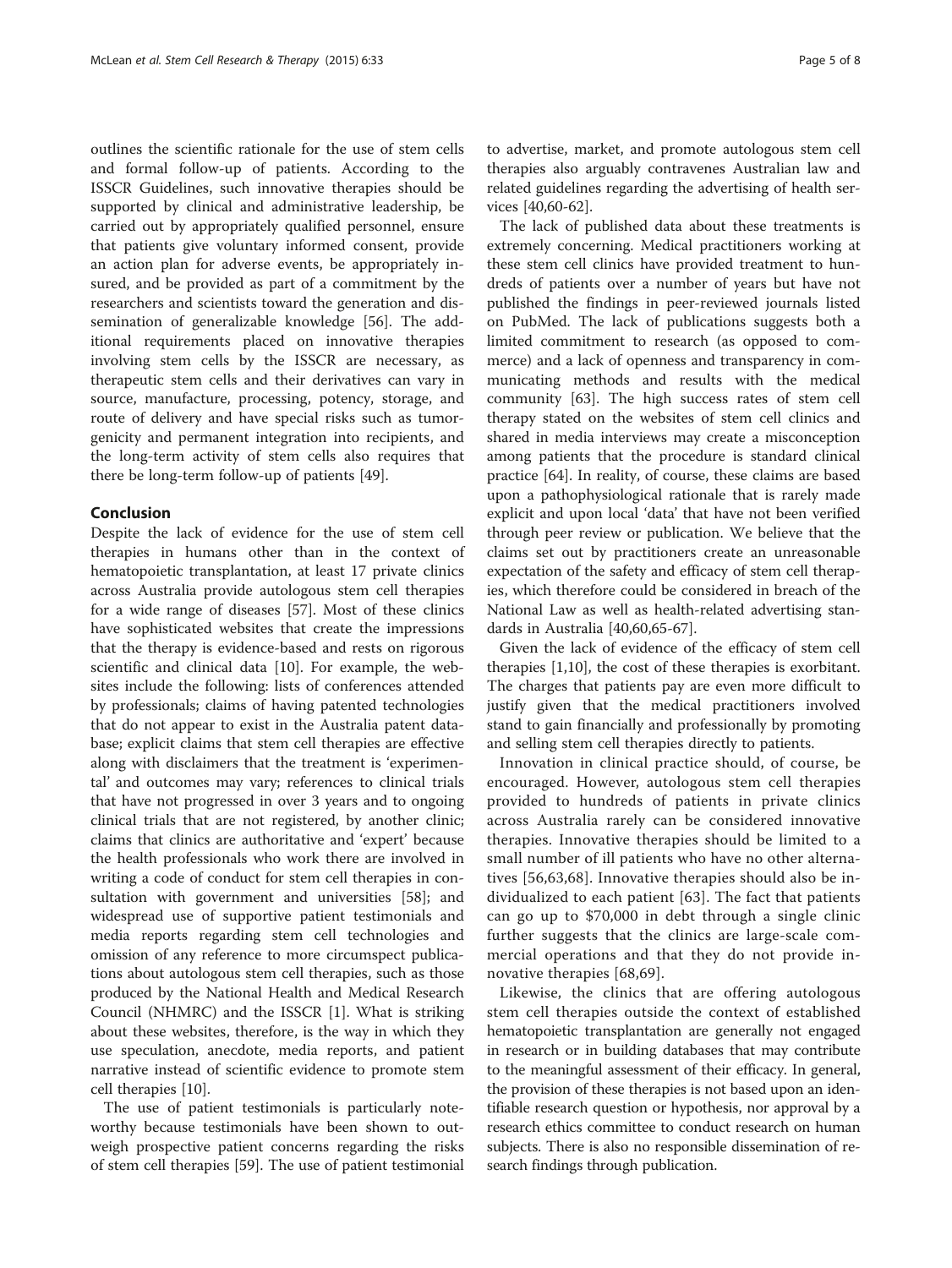We suggest that the large-scale provision of unproven stem cell therapies outside of clinical trials be prevented through appropriate regulation or oversight and that legitimate innovation be encouraged and not hampered by over-regulation. Furthermore, clinical innovation in autologous stem cell therapies should be subject to scientific and ethical review and have built-in patient protection [[56,68\]](#page-7-0).

Allowing the provision of unproven autologous stem cell therapies to continue outside of clinical trials is enormously problematic [\[55](#page-6-0)[,69](#page-7-0)-[71](#page-7-0)]. Firstly, these patients are exposed to infrequent but still largely unknown risks. Secondly, the patients who receive these treatments may be excluded from participation in clinical trials because of the unknown effects of unproven stem cell therapies [\[69](#page-7-0)]. Thirdly, undergoing stem cell therapy may lead to a delay for patients seeking proven beneficial therapies [\[69\]](#page-7-0). Finally, the manner in which these clinics advertise and provide unproven therapies arguably undermines the integrity of the medical profession and the research community [[69](#page-7-0)] and the successful translation of stem cell research into clinical practice [\[63\]](#page-7-0).

Greater oversight of autologous stem cell therapies in Australia is required. A number of strategies could be pursued. One option is for the TGA to repeal its exclusion, so that autologous stem cell therapies would attract the same regulatory safeguards as other therapeutic goods. Policing of unsubstantiated claims on websites and media appearances through consumer laws would help to reduce the misconception that unproven stem cell therapies are safe, efficacious, and established treatments. Providing education and information for health professionals about the realistic expectations about stem cell therapies and the existence of clinics providing unproven and expensive stem cell therapies (as the NHMRC has already done) may enable patients to make better-informed decisions about these therapies [[55\]](#page-6-0). In particular, patients should be cautioned that just because a stem cell therapy is offered in Australia does not make it legitimate [[55\]](#page-6-0). Education and information should also be targeted at patients to empower them to take responsibility for their health choices. However, the information provided needs to reach a wider public audience and so should harness the same media platforms as the clinics themselves. A register of innovative stem cell therapies might also provide a mechanism to assess new stem cell therapies by evaluating the scientific and ethical rationale before a clinician has the opportunity to provide treatment to hundreds of patients without oversight and could facilitate both the long-term follow-up of patients and distinction of legitimate from illegitimate innovation. The medical profession itself should also take responsibility to ensure that practitioners clearly

stepping outside the bounds of ethical and responsible clinical practice be properly and publicly reprimanded through the professional regulator (AHPRA), so that situations in which cosmetic surgeons provide treatment to patients with amyotrophic lateral sclerosis, OA, and asthma simply do not occur.

Individuals suffering from incurable conditions will often pursue any chance of hope. Private stem cell clinics across Australia have been allowed to take advantage of this vulnerable patient population because of the absence of adequate regulation and oversight and the apparent unwillingness of regulatory bodies and research and health professionals to act on existing breaches of practice [\[55](#page-6-0)[,69](#page-7-0)]. Greater oversight and greater action are necessary to prevent the exploitation of desperate patients, to protect the probity of the medical profession, and to limit the cost to society as a whole.

#### Abbreviations

AHPRA: Australian Health Practitioner Regulation Agency; HSCT: Hematopoietic stem cell transplantation; ISSCR: International Society for Stem Cell Research; MS: Multiple sclerosis; MSC: Mesenchymal stem cell; NHMRC: National Health and Medical Research Council; OA: Osteoarthritis; TGA: Therapeutic Goods Administration.

#### Competing interests

IK is a bone marrow transplant physician on the board of the NSW Stem Cell Network, was a member of the Commonwealth legislation committee (the Lockhart Committee) that recommended an end to the prohibition of human cloning for research, and is currently the chair of the Scientific Research Ethics Committee of the Autologous Blood and Marrow Transplant Registry. The other authors declare that they have no competing interests.

#### Authors' contributions

AKM carried out the research and data collection and drafted the manuscript. CS participated in the design and coordination of the study and helped draft the manuscript. IK conceived the study, participated in the design and coordination, and helped draft the manuscript. All authors read and approved the final manuscript.

#### Authors' information

AKM is affiliated with the Sydney Medical School of the University of Sydney (Sydney, Australia). CS is professor of law and pro dean of the Faculty of Law at the University of Sydney and is affiliated with the Centre for Values, Ethics and the Law in Medicine at the School of Public Health at Sydney Medical School. IK is hematologist/bone marrow transplant physician at Royal North Shore Hospital in Sydney and director and associate professor of bioethics at the Centre for Values, Ethics and the Law in Medicine.

#### Acknowledgments

Financial support was provided by the Haematology Department, Royal North Shore Hospital and the Northern Blood Research Centre, Kolling Institute, Reserve Road, St Leonards, Sydney, NSW 2065, Australia.

#### Author details

<sup>1</sup>Sydney Medical School, Edward Ford Building (A27), University of Sydney Fisher Road, Sydney, NSW 2206, Australia. <sup>2</sup>Centre for Values, Ethics and the Law in Medicine, K25, Medical Foundation Building, Sydney Medical School, University of Sydney, 92-94 Parramatta Road, Camperdown NSW 2006, Australia. <sup>3</sup>Haematology Department, Royal North Shore Hospital, St Leonards, Sydney, NSW 2065, Australia. <sup>4</sup>Northern Blood Research Centre Kolling Institute, Reserve Road, St Leonards, Sydney, NSW 2065, Australia.

Published online: 09 February 2015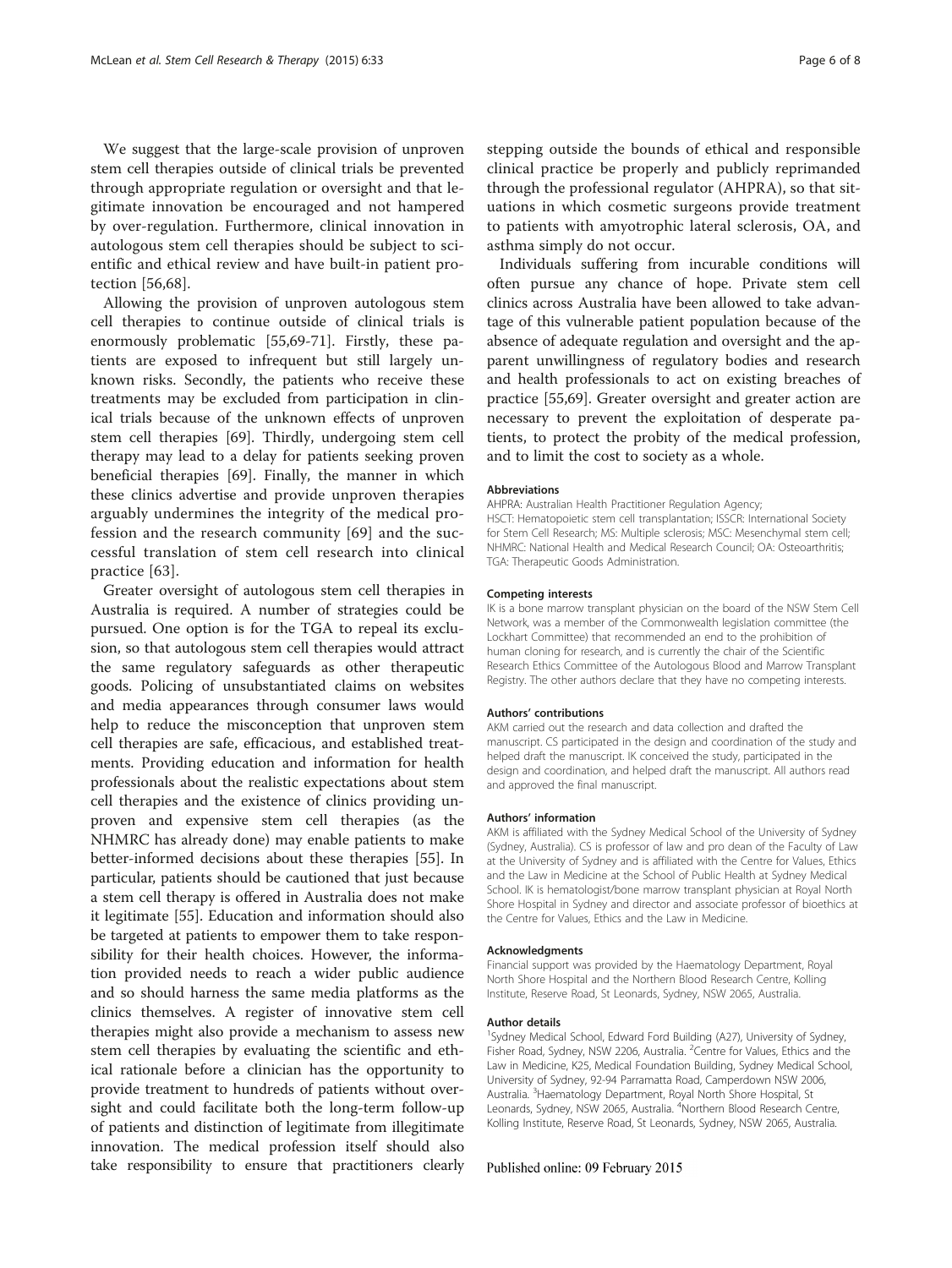#### <span id="page-6-0"></span>**References**

- 1. National Health and Medical Research Council. Stem Cell Treatments: A Quick Guide for Medical Practitioners. Canberra, Australia: National Health and Medical Research Council, Commonwealth of Australia, Canberra; 2013.
- 2. Copelan EA. Hematopoietic stem-cell transplantation. N Engl J Med. 2006;354:1813–26.
- 3. Jeevanantham V, Butler M, Saad A, Abdel-Latif A, Zuba-Surma EK, Dawn B. Adult bone marrow cell therapy improves survival and induces long-term improvement in cardiac parameters: a systematic review and meta-analysis. Circulation. 2012;126:551–68.
- 4. Boncoraglio GB, Bersano A, Candelise L, Reynolds BA, Parati EA. Stem cell transplantation for ischemic stroke. Cochrane Database Syst Rev. 2010;9: CD007231.
- 5. Bura A, Planat-Benard V, Bourin P, Silvestre JS, Gross F, Grolleau JL, et al. Phase I trial: the use of autologous cultured adipose-derived stroma/stem cells to treat patients with non-revascularizable critical limb ischemia. Cytotherapy. 2014;16:245–57.
- Thomsen GM, Gowing G, Svendsen S, Svendsen C. The past, present and future of stem cell clinical trials for ALS. Exp Neurol. 2014;262PB:127–37.
- 7. A Single Centre Phase II Study of Hematopoietic Stem Cell transplantation (HSCT) for Severe Autoimmune Diseases, Trial ID: ACTRN12613000339752. [https://www.anzctr.org.au/Trial/Registration/TrialReview.aspx?](https://www.anzctr.org.au/Trial/Registration/TrialReview.aspx?id=363746&isClinicalTrial=False) [id=363746&isClinicalTrial=False](https://www.anzctr.org.au/Trial/Registration/TrialReview.aspx?id=363746&isClinicalTrial=False).
- Jo CH, Lee YG, Shin WH, Kim H, Chai JW, Jeong EC, et al. Intra-articular injection of mesenchymal stem cells for the treatment of osteoarthritis of the knee: a proof-of-concept clinical trial. Stem Cells. 2014;32:1254–66.
- 9. Zhang W, Robertson J, Jones AC, Dieppe PA, Doherty M. The placebo effect and its determinants in osteoarthritis: meta-analysis of randomised controlled trials. Ann Rheum Dis. 2008;67:1716–23.
- 10. Sipp D. The unregulated commercialization of stem cell treatments: a global perspective. Front Med. 2011;5:348–55.
- 11. Lalu MM, McIntyre L, Pugliese C, Fergusson D, Winston BW, Marshall JC, et al. Safety of cell therapy with mesenchymal stromal cells (SafeCell): a systematic review and meta-analysis of clinical trials. PLoS One. 2012;7:1932–6203.
- 12. Minguell JJ, Allers C, Lasala GP. Mesenchymal stem cells and the treatment of conditions and diseases: the less glittering side of a conspicuous stem cell for basic research. Stem Cells Dev. 2013;22:193–203.
- 13. Prockop DJ, Brenner M, Fibbe WE, Horwitz E, Le Blanc K, Phinney DG, et al. Defining the risks of mesenchymal stromal cell therapy. Cytotherapy. 2010;12:576–8.
- 14. Amariglio N, Hirshberg A, Scheithauer BW, Cohen Y, Loewenthal R, Trakhtenbrot L, et al. Donor-derived brain tumor following neural stem cell transplantation in an ataxia telangiectasia patient. PLoS Med. 2009;6: e1000029.
- 15. Dloughy B, Awe O, Rao R, Kirby P, Hitchon P. Autolograft-derived spinal cord mass following olfactory mucosal cell transplantation in a spinal cord injury patient. J Neurosurg Spine. 2014;21:618–22.
- 16. Thirabanjasak D, Tantiwongse K, Thorner P. Angiomyeloproliferative lesions following autologous stem cell therapy. J Am Soc Nephrol. 2010;21:1218–22.
- 17. Jung JW, Kwon M, Choi JC, Shin JW, Park IW, Choi BW, et al. Familial occurrence of pulmonary embolism after intravenous, adipose tissue-derived stem cell therapy. Yonsei Med J. 2013;54:1293–6.
- 18. Pytel P, Husain A, Moskowitz I, Raman J, MacLeod H, Anderson AS, et al. Ventricular fibrillation following autologous intramyocardial cell therapy for inherited cardiomyopathy. Cardiovasc Pathol. 2010;19:e33–e6.
- 19. Kishk N, Abokrysha N, Gabr H. Possible induction of acute disseminated encephalomyelitis (ADEM)-like demyelinating illness by intrathecal mesenchymal stem cell injection. J Clin Neurosci. 2013;20:310–2.
- 20. Bright R. Adipose derived stromal cells to treat joint disease. Journal of Cosmetic Surgery and Medicine. 2010;5:62–4.
- 21. Macquarie Stem Cells. Stem cell treatment for osteoarthritis. [http://www.](http://www.macquariestemcells.com/stem-cell-therapy-for-osteoarthritis) [macquariestemcells.com/stem-cell-therapy-for-osteoarthritis.](http://www.macquariestemcells.com/stem-cell-therapy-for-osteoarthritis)
- 22. Ltd R. Osteoarthritis Stem Cell Advanced Research Study (OSCARS) Interim Report: A Randomised Double-blind, Placebo-controlled Trial of the Efficacy and Safety of Autologous Non-expanded Adipose-derived Stem Cells in the Treatment of Knee Osteoarthritis. Sydney, Australia: Regeneus Ltd; 2013.
- 23. Gardner P. Stem cells to treat osteoarthritis. Today Tonight 19 October 2012 [<https://www.youtube.com/watch?v=0wx0affwTgc>]
- 24. Hansen D. Stem cell treatment. Today Tonight 20 August 2013 [[http://www.stemcellclinic.net/tag/damien-hansen\]](http://www.stemcellclinic.net/tag/damien-hansen)
- 25. Polkinghorne L. Arthritis stem cell treatment. Today Tonight Adelaide 24 June 2013 [[http://www.todaytonightadelaide.com.au/stories/arthritis-stem](http://www.todaytonightadelaide.com.au/stories/arthritis-stem-cell-treatment)[cell-treatment](http://www.todaytonightadelaide.com.au/stories/arthritis-stem-cell-treatment)]
- 26. Sparkes L. Arthritis breakthrough. Today Tonight 25 November 2011 [[http://www.todaytonightadelaide.com.au/stories/arthritis-lipo\]](http://www.todaytonightadelaide.com.au/stories/arthritis-lipo)
- 27. Brockie J. Stem cells. Insight 15 July 2014 [[http://www.sbs.com.au/news/](http://www.sbs.com.au/news/insight/tvepisode/stem-cells) [insight/tvepisode/stem-cells\]](http://www.sbs.com.au/news/insight/tvepisode/stem-cells)
- 28. Aubusson K. A therapy for autism? In: Australian Doctor. 2014.
- 29. Macquarie Stem Cells. Disclaimer. [http://www.macquariestemcells.com](http://www.macquariestemcells.com/).
- 30. Brisbane Regeneration. Media centre. [http://www.brisbaneregeneration.com.](http://www.brisbaneregeneration.com.au/media-centre) [au/media-centre.](http://www.brisbaneregeneration.com.au/media-centre)
- 31. Stem Cell Solutions. Adverse effects. [http://www.stemcellsolutions.com.au/](http://www.stemcellsolutions.com.au/wp-content/uploads/2012/12/stem-cell-information.pdf) [wp-content/uploads/2012/12/stem-cell-information.pdf](http://www.stemcellsolutions.com.au/wp-content/uploads/2012/12/stem-cell-information.pdf).
- 32. National Health and Medical Research Council. NHMRC Warns of the Risks Associated with Unproven Stem Cell Therapies in Australia and Overseas. Canberra, Australia: National Health and Medical Research Council; 2013.
- 33. Norwood Day Surgery. Osteoarthritis treatment options. [http://www.](http://www.norwooddaysurgery.com.au/osteoarthritis-treatment-options) [norwooddaysurgery.com.au/osteoarthritis-treatment-options.](http://www.norwooddaysurgery.com.au/osteoarthritis-treatment-options)
- 34. Stem Cell Solutions. Osteoarthritis treatment. [http://www.stemcellsolutions.](http://www.stemcellsolutions.com.au/wp-content/uploads/2012/12/Osteoarthritis-Treatment.pdf) [com.au/wp-content/uploads/2012/12/Osteoarthritis-Treatment.pdf.](http://www.stemcellsolutions.com.au/wp-content/uploads/2012/12/Osteoarthritis-Treatment.pdf)
- 35. Macquarie Stem Cells. Benefits of stem cell therapy. [http://www.macquarie](http://www.macquariestemcells.com/benefits-stem-cell-therapy) [stemcells.com/benefits-stem-cell-therapy](http://www.macquariestemcells.com/benefits-stem-cell-therapy).
- 36. Autologous Stem Cell Technology. Technology. [http://asctech.com.au/index.](http://asctech.com.au/index.html) [html](http://asctech.com.au/index.html) - technology.
- 37. Stem cells for Josh.<https://www.facebook.com/stemcellsforjosh?fref=ts>.
- 38. Therapeutic Goods Administration. What the TGA regulates. [http://www.tga.](http://www.tga.gov.au/about/tga-regulates-what.htm) [gov.au/about/tga-regulates-what.htm.](http://www.tga.gov.au/about/tga-regulates-what.htm)
- 39. Therapeutic Goods Administration. Therapeutic Goods (Excluded Goods) Order No. 1 of 2011. 2011.
- 40. Australian Medical Council. Good Medical Practice: A Code of Conduct for Doctors in Australia. Kingston, Australia: Australian Medical Council; 2014.
- 41. Parliament of New South Wales, Australia. Health Practitioner Regulation National Law (NSW) Act (NSW) 2009, ss139B and 139E.
- 42. Kerridge I, Lowe M, Stewart C. Ethics and Law for the Health Professions. 4th ed. Annandale, Australia: The Federation Press; 2013.
- 43. Australian Competition and Consumer Commission. Medical professionals. <http://www.accc.gov.au/business/professional-services/medical-professionals>.
- 44. Commonwealth Parliament of Australia. Competition and Consumer Act 2010 (Cth). 2010. p. s29.
- 45. Australian Competition and Consumer Commission. False or misleading claims. [http://www.accc.gov.au/consumers/misleading-claims-advertising/](http://www.accc.gov.au/consumers/misleading-claims-advertising/false-or-misleading-claims) [false-or-misleading-claims.](http://www.accc.gov.au/consumers/misleading-claims-advertising/false-or-misleading-claims)
- 46. Cowan D. Innovative therapy versus experimentation. Tort Insur Law J. 1986;21:619–33.
- 47. National Health and Medical Research Council and the Australian Research Council. National Statement on Ethical Conduct in Human Research. Canberra, Australia: National Health and Medical Research Council and the Australian Research Council, Commonwealth of Australia, Canberra; 2007.
- 48. Chan TE. Legal and regulatory responses to innovative treatment. Med Law Rev. 2013;21:92–130.
- 49. Taylor PL. Overseeing innovative therapy without mistaking it for research: a function-based model based on old truths, new capacities, and lessons from stem cells. J Law Med Ethics. 2010;38:286–302.
- 50. Healey P, Samanta J. When does the 'learning curve' of innovative interventions become questionable practice? Eur J Vasc Endovasc Surg. 2008;36:1532–2165.
- 51. Insoo H. Allowing innovative stem cell-based therapies outside of clinical trials: ethical and policy challenges. J Law Med Ethics. 2010;38:277–85.
- 52. Strasberg S, Ludbrook P. Who oversees innovative practice? Is there a structure that meets the monitoring needs of new techniques? J Am Coll Surg. 2003;196:938–48.
- 53. Barkun JS, Aronson JK, Feldman LS, Maddern GJ, Strasberg SM, Altman DG, et al. Evaluation and stages of surgical innovations. Lancet. 2009;374:1089–96.
- 54. Lewens T. Distinguishing treatment from research: a functional approach. J Med Ethics. 2006;32:424–9.
- 55. Munsie M, Hyun I. A question of ethics: selling autologous stem cell therapies flaunts professional standards. Stem Cell Res. 2014;13:647–53.